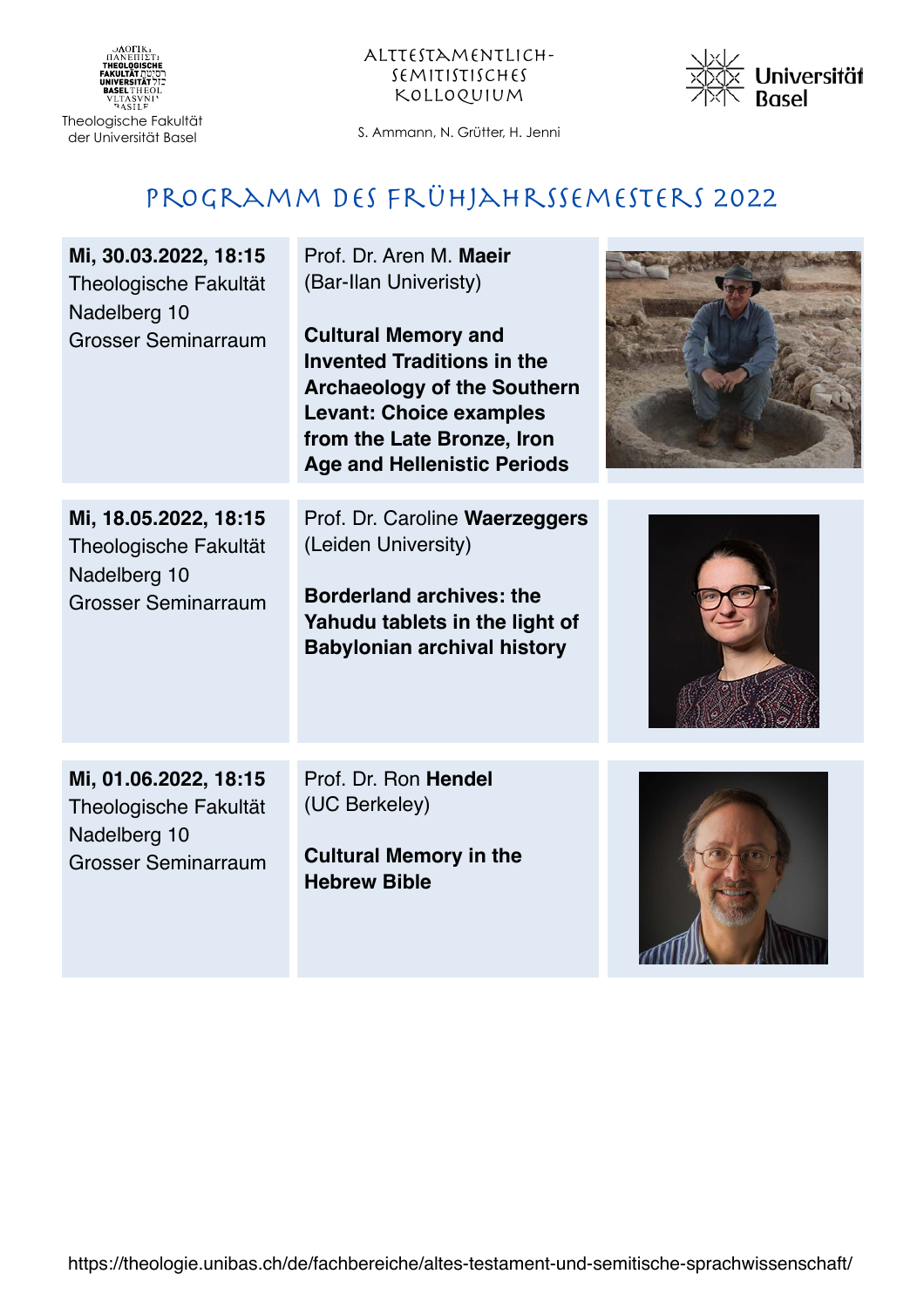

Alttestamentlichsemitistisches Kolloquium



Theologische Fakultät S. Ammann, N. Grütter, H. Jenni

### **Mi, 30.03.2022, 18:15**

Theologische Fakultät, Nadelberg 10 Grosser Seminarraum

> **Prof. Dr. Aren M. Maeir** (Bar-Ilan Univeristy)

# **Cultural Memory and Invented Traditions in the Archaeology of the Southern Levant: Choice examples from the Late Bronze, Iron Age and Hellenistic Periods**

Manifestations of cultural memory and its use to invent and enhance cultural traditions are well-known in many historical and contemporary contexts. In his lecture, archaeologist Aren Maeir explores how memories of the past are manipulated to manufacture meaning in later societies, presenting choice examples from Late Bronze Age Egypt, Iron Age Philistia, and Hellenistic/Maccabean Judah.

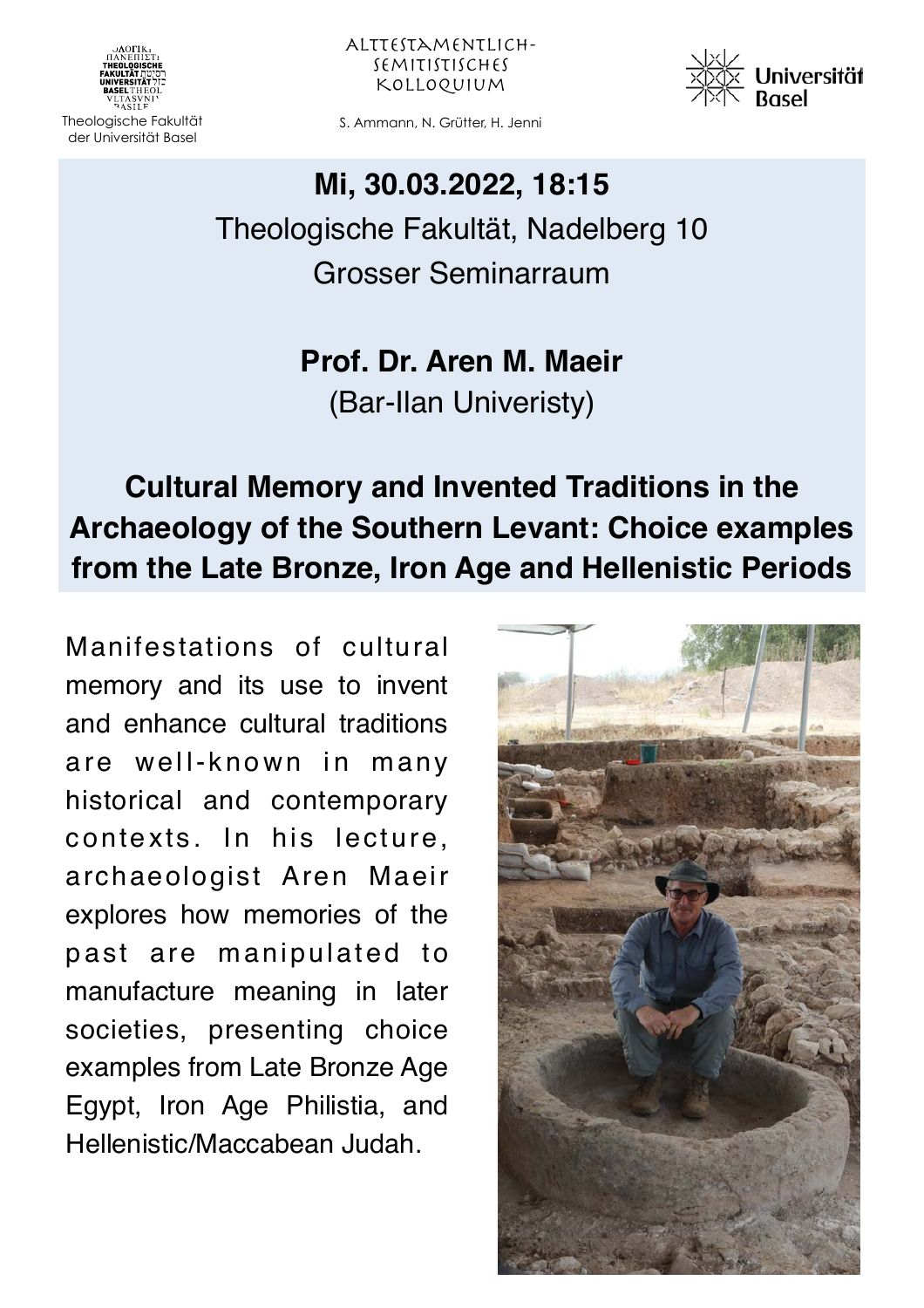

Alttestamentlichsemitistisches Kolloquium



Theologische Fakultät S. Ammann, N. Grütter, H. Jenni

#### **Mi, 18.05.2022, 18:15**

# Theologische Fakultät, Nadelberg 10 Grosser Seminarraum

## **Prof. Dr. Caroline Waerzeggers (Leiden University)**

### **Borderland archives: the Yahudu tablets in the light of Babylonian archival history**

Despite the great impact of the Babylonian exile on biblical literature, the Bible provides little information on the lives of Judean deportees in Babylonia. Babylonian tablets from the 6<sup>th</sup> and 5<sup>th</sup> centuries BCE mentioning individuals with Judean names and a Babylonian location called "Yahudu" (the "town of Judah", Jerusalem) provide us with a unique insight into the lives of Judeans in Babylonia. Assyriologist Caroline Waerzeggers situates these documents in their ancient Mesopotamian context. In her lecture, she will discuss the use of cuneiform writing and archiving practices in (and on) the Yahudu community and how this documentation fits a broader pattern of borderland archives that came into existence in an attempt to settle and control the vast plane of Nippur.